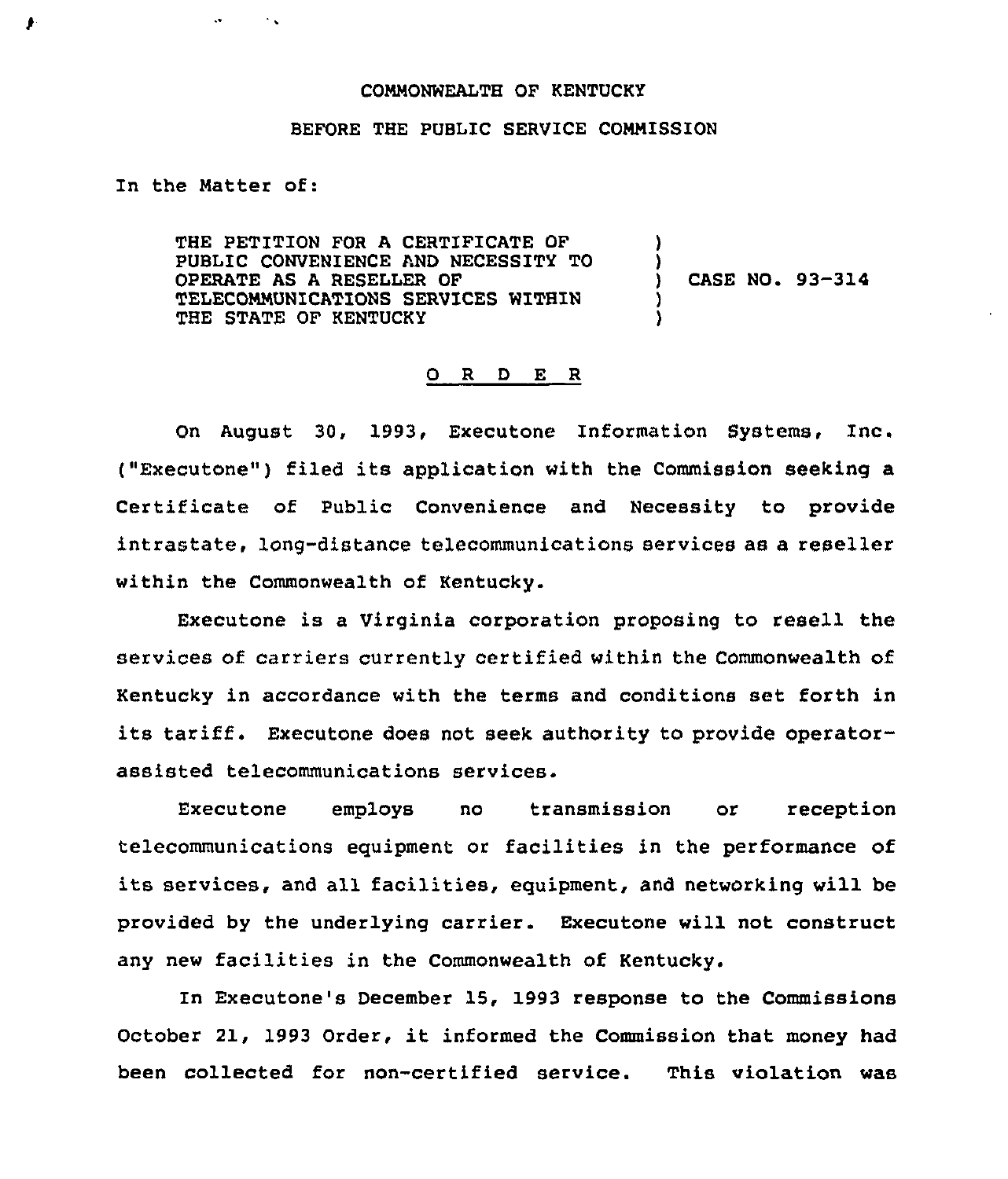resolved in Case No.  $94-057<sup>1</sup>$  by Commission Order dated March 29. 1994.

 $\sigma_{\rm{max}}=0.01$ 

The information provided by Executone demonstrates its financial, managerial, and technical capability to provide intrastate, long-distance telecommunications service. The proposed rates as filed August 30, 1993 and revised December 15, 1993 should be approved as the fair, just, and reasonable rates to be charged.

The Commission, having considered the application, the information provided by Executone, and being otherwise sufficiently advised, HEREBY ORDERS that:

l. Executone be and it hereby is granted authority to provide intrastate, long-distance telecommunications services within the Commonwealth of Kentucky on and after the date of this Order.

2. Executone shall comply with the provisions of the Order in Administrative Case No. 323.<sup>2</sup>

Executone's authority to provide service in this  $3<sub>1</sub>$ Commonwealth is strictly limited to those services described in this Order and Executone's application.

4. The rates and charges proposed by Executone are hereby approved as filed on August 30, 1993 and revised on December 15, 1993.

 $\mathbf{1}$ Case No. 94-057, Executone Information Systems, Inc. - Alleged Violation of KRS 278.020 and KRS 278.160.

 $\mathbf{2}$ Administrative Case No. 323, An Inguiry Into IntraLATA Toll of IntraLATA Calls by Interexchange Carriers, and WATS<br>Jurisdictionality, Phase I, Order dated May 6, 1991.